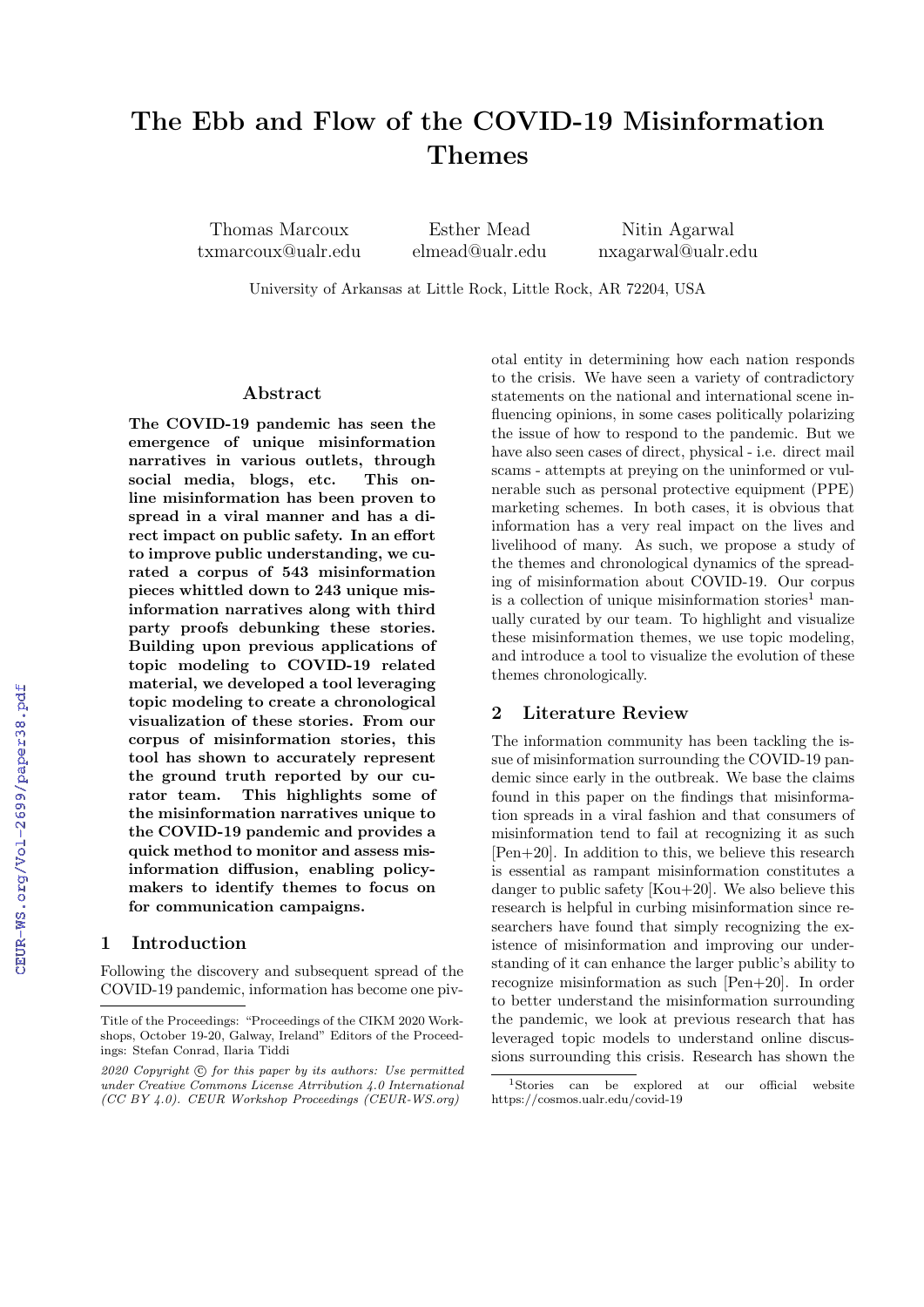benefits of using this technique to understand fluctuating Twitter narratives [Sha+20] over time, and also in understanding the significance of media outlets in health communications [Liu+20].

To implement topic modeling, we use the Latent Dirichlet Allocation model. Within the realm of natural language processing (NLP), topic modeling is a statistical technique designed to categorize a set of documents within a number of abstract "topics"[BLS09]. A "topic" is defined as a set of words outlining a general underlying theme. For each document, which in this case, is an individual item of misinformation in our data set, a probability is assigned that designates its "belongingness" to a certain topic. In this study, we use the popular LDA topic model due to its widespread use and proved performances [BNJ03]. One point of debate within the topic modeling community is the elimination of stop-words: i.e., should analysts filter common words from their corpus before training a model. Following recent research claiming that the use of custom stop-words adds little benefits [SMM17], we followed the researchers' recommendation and removed common words after the model had been trained.

Our model choice has seen use in previous research using LDA for short texts, specifically for short social media texts such as tweets [ZML17]. Some other social media research using homogeneous social media sources such as tweets or blog posts use associated hashtags to provide further context to topic models [ARL17]. This is a promising lead to expend this research towards big data social media corpora.

In this paper, we propose to leverage topic models to understand the main underlying themes of misinformation and their evolution over time using a manually curated corpus of known fake narratives.

# 3 Methodology

This study uses a two-step methodology to produce relevant topic streams. First, through a manual curating process, we aggregate different misinformation narratives for later processing. We consider misinformation narratives, any narrative pushed through a variety of outlets (social media, radio, physical mail, etc.) that has been or is later believably disproved by a third party. This corpus constitutes our input data. Secondly, we use this corpus to train an LDA topic model and to generate subsequent topic streams for analysis. We describe these two steps in more details in the next sections.

#### 3.1 Collection of Misinformation Stories

Initially, the misinformation stories in our data set were obtained from a publicly available database cre-

ated by EUvsDisinfo in March of 2020 [EUv20]. EUvsDisinfo's database, however, was primarily focused on "pro-Kremlin disinformation efforts on the novel coronavirus". Most of these items represented false narratives that were communicating political, military, and healthcare conspiracy theories in an attempt to sow confusion, distrust, and public discord. Subsequently, misinformation stories were continually gleaned from publicly available aggregators, such as POLITIFACT<sup>2</sup>, Truth or Fiction<sup>3</sup>, FactCheck.org<sup>4</sup>, POLYGRAPH.info<sup>5</sup>, Snopes<sup>6</sup>, Full Fact<sup>7</sup>, AP Fact Check<sup>8</sup>, Poynter<sup>9</sup>, and Hoax-Slayer<sup>10</sup>. The following data points were collected or each misinformation item: title, summary, debunking date, debunking source, misinformation source(s), theme, and dissemination platform(s). The time period of our data set is from January 22, 2020 to July 22, 2020. The data set is comprised of 548 unique misinformation items. For many of the items, multiple platforms were used to spread the misinformation. For example, oftentimes a misinformation item will be posted on Facebook, Twitter, YouTube, and as an article on a website. For our data set, the top-used platforms used for spreading misinformation were websites, Facebook, Twitter, YouTube, and Instagram, respectively.

#### 3.2 Topic Modeling

In order to derive lexical meaning from this corpus, we built a pipeline executing the following steps. First, we processed each document in our text corpus. All that is needed is a text field identified by a date. Because in most cases of word of mouth or social media it is impossible to pinpoint the exact date the idea first emerged, we use the date of publication of the corresponding third party "debunk piece". We trained our LDA model using the Python tool Gensim<sup>11</sup> using the methodology and pre-processing best practices as described by its author  $[\text{R}S10]$  as well as best stop words practices as described earlier [SMM17]. In this study, we found that generating 20 different topics best matched the ground truth as reported by the researchers curating the misinformation stories.

Once the model was trained, we ordered the documents by date and created a numpy matrix where each document is given a score for each topic produced by the model. This score describes the probability that

- <sup>3</sup>https://www.truthorfiction.com/
- <sup>4</sup>https://www.factcheck.org/
- <sup>5</sup>https://www.polygraph.info/

<sup>7</sup>https://fullfact.org/health/coronavirus/#coronavirus

- <sup>10</sup>https://www.hoax-slayer.net/category/covid-19/
- <sup>11</sup>https://radimrehurek.com/gensim/

<sup>2</sup>https://www.politifact.com/coronavirus/

 $^6$ https://www.snopes.com/fact-check/

<sup>8</sup>https://apnews.com/APFactCheck

 $^9{\rm https://www.poynter.org/ifcn-covid-19-misinformation}$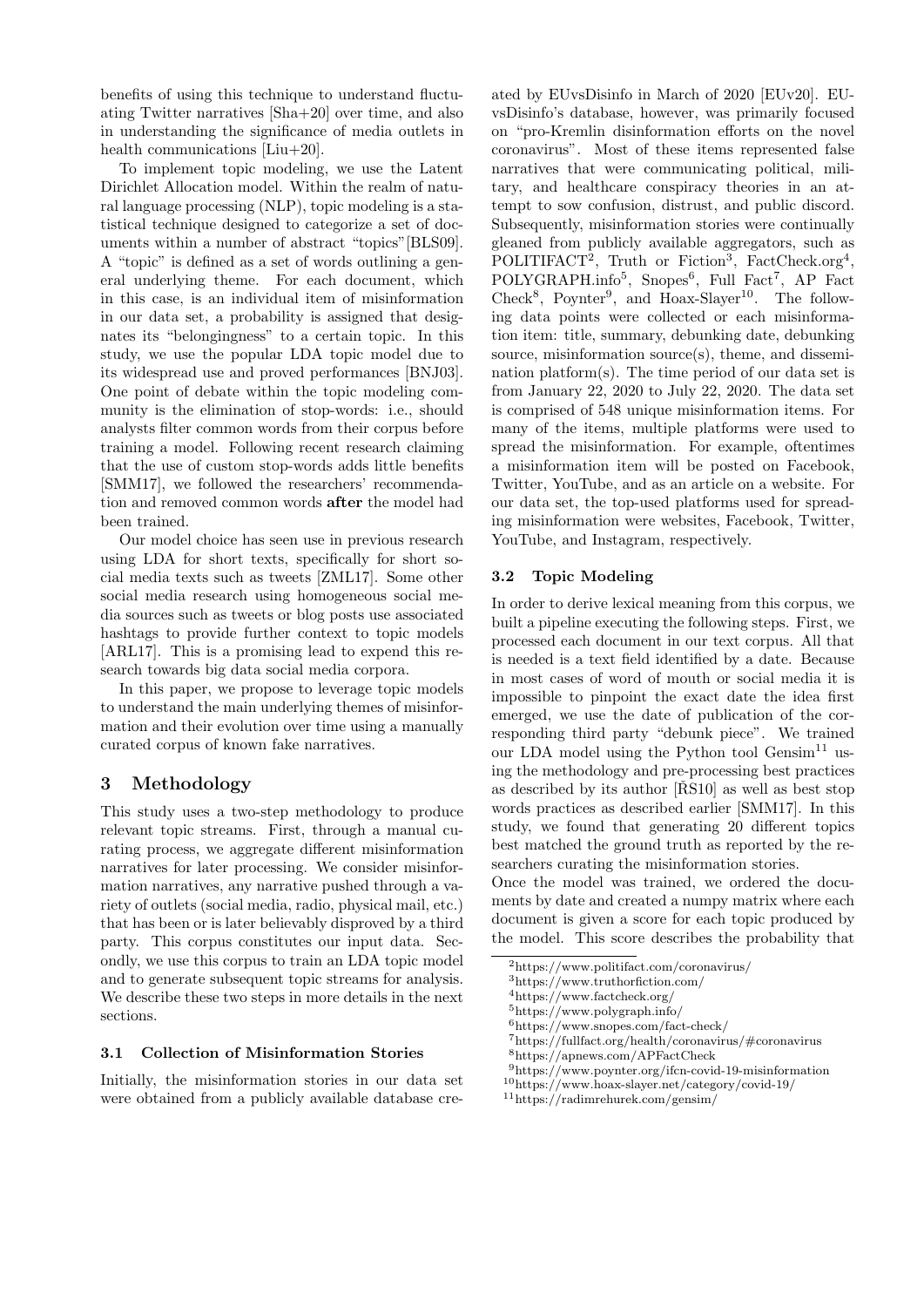the given document is categorized as being part of a topic, i.e. if a score is high enough (here, a 10% probability), the document is considered part of the topic. This allowed us to leverage the Python Pandas<sup>12</sup> library to plot a chronological graph for each individual topic. We averaged topic distribution per day and used a moving average window size of 20. This helped in highlighting the overarching patterns of the different narratives. The tool is publicly available and can be found in the footnotes $^{13}$ .

# 4 Results

In this section, we discuss the thoughts of our data collection team and the ground truth as they were observed, and compare these with the results obtained through our topic modeling visualization tool.

## 4.1 Prominent Misinformation Themes Over Time

Although a variety of misinformation themes were identified, particularly dominant themes stood out, changing over time. These themes were considered as dominant based on a simple sum of their frequency of occurrence in our data set. During the month of March, the prominent misinformation theme was the promotion of remedies and techniques to supposedly prevent, treat, or kill the novel coronavirus. During the month of April, the prominent themes still included the promotion of remedies and techniques, but additional prominent themes began to stand out. For example, several misinformation stories attempted to downplay the deadliness of the novel coronavirus. Others discussed the anti-malaria drug hydroxychloroquine. Others promoted the idea that the virus was a hoax meant to defeat President Donald Trump. Others consisted of various attempts to attribute false claims to high-profile people, such as politicians and representatives of health organizations. Also in April, although first signs of these were seen in March, the idea that 5G caused the novel coronavirus began to become more prevalent. During the month of May, the prominent themes shifted to predominantly false claims made by high-profile people, followed by attempts to convince citizens that face masks are either more harmful than not wearing one, or are ineffective at preventing COVID-19, and how to avoid rules that required their use. The number and variety of identity theft phishing scams also increased during May. Misinformation items attempting to attribute false claims to high-profile people continued throughout May. Also becoming prominent in May were misinformation items attempting to spread fear about a

potential COVID-19 vaccine, and items promoting the use of hydroxychloroquine. During the month of June, the prominent theme shifted significantly to attempts to convince citizens that face masks are either more harmful than not wearing one, and how to avoid rules that required their use. Phishing scams also remained prominent during June. During the month of July, the dominant themes of the misinformation items shifted back to attempts to downplay the deadliness of the novel coronavirus. Another prominent theme in July were attempts to convince the public that COVID-19 testing is inflating the results.

### 4.2 Topic Streams

After using the tool described in 3.2, we generated the graphs and tables described and discussed in this section. Our data contains 243 unique misinformation narratives spanning from January 2020 to June 2020. The data was curated by our research team through the process described in the methodology. Each entry contains, among other fields, a "date" used as a chronological identifier, a "title" describing the general idea the misinformation is attempting to convey, and a "theme" field putting the story in a concisely described category. For example, a story given the title "US Department of Defense has a secret biological laboratory in Georgia" is categorized in the following theme: "Western countries are likely to be purposeful creators of the new virus." Each topic was represented by an identification number up to 20 and a set of 10 words. We picked the three most relevant words that best represented the general idea of each topic. Notably, obvious words such as covid or coronavirus were removed from the topic descriptions since they are common for every topic.

In Tables 1 and 2, we described some of the twenty topics found by each of our LDA models. These topics were chosen because they each described a precise narrative and have a low topic distribution (or proportion within the corpus). A low proportion is desirable because this indicates the detection of a unique narrative within the corpus; as opposed to an overarching topic including general words such as "world", "outbreak", or "pandemic". Do note that topic inclusiveness is not exclusive and documents can be part of multiple topics.

This becomes apparent in the tables below: from our topic model, we found a dominant topic encompassing 68% of narratives. It includes words such as "Trump", "outbreak", "president", etc. Some other narratives also included words such as "flu", "news", or "fake". Because the evolution of these narratives are consistent across the corpus and show little temporal fluctuation, we chose not to report on them further.

<sup>12</sup>https://pandas.pydata.org/

<sup>13</sup>https://github.com/thomas-marcoux/TopicStreamsTools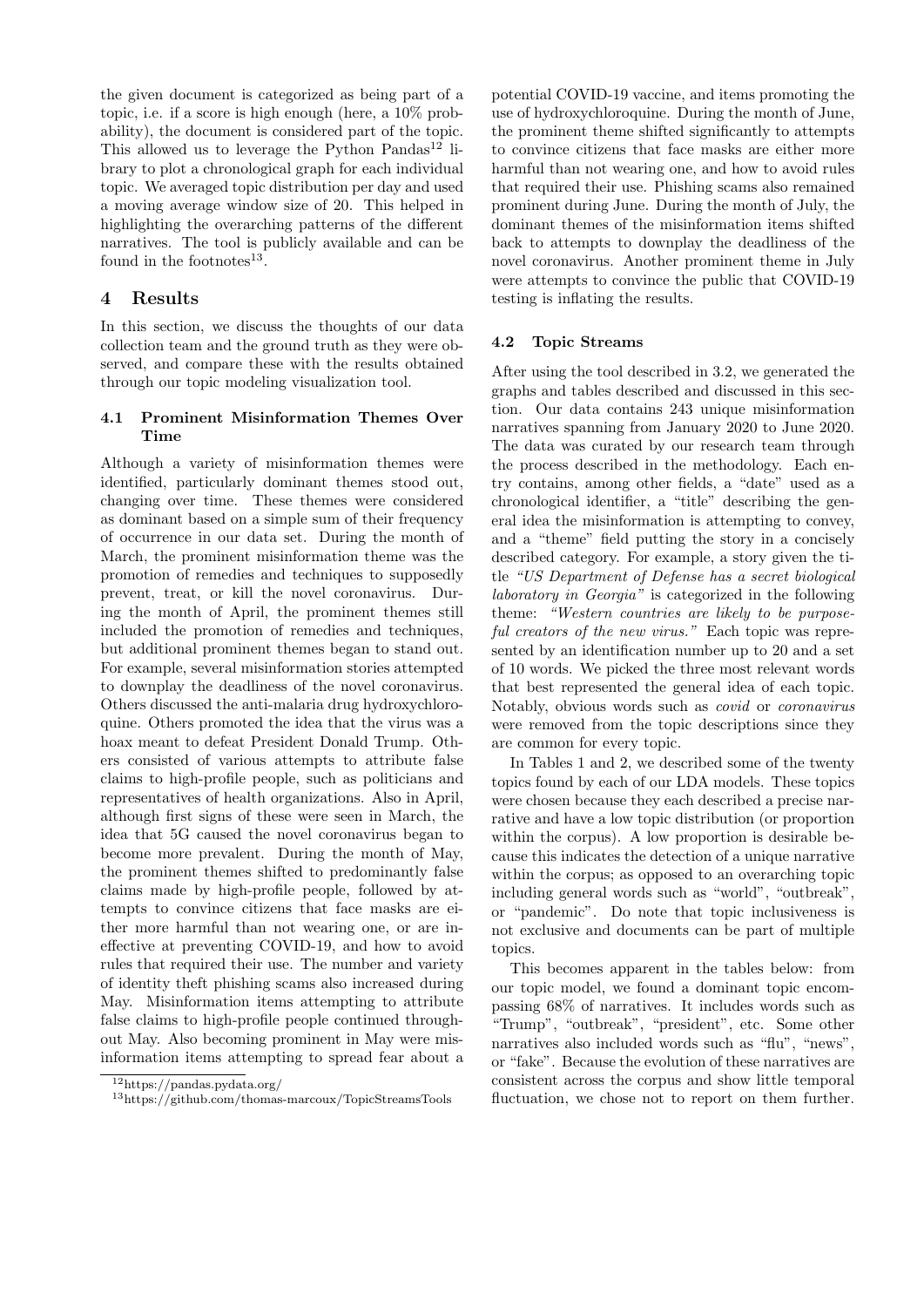For these reasons, the narratives we focused on below show a low percentage of distribution.

Table 1: Most frequent dominant topics from titles.

| <b>ID</b> | Word 1  | Word 2  | Word 3 | Proportion |
|-----------|---------|---------|--------|------------|
| 10        | china.  | chinese | spread | $2\%$      |
| 12        | scam    | hydroxy | health | $2\%$      |
| 17        | state   | donald  | trump  | $2\%$      |
| 18        | vaccine | gates   | bill   | 5%         |

Table 2: Most frequent dominant topics from themes.

| <b>ID</b> | Word 1    | Word 2   |         | Word $3  $ Proportion |
|-----------|-----------|----------|---------|-----------------------|
| 3         | fear      | spread   | western | $2\%$                 |
| 9         | predicted | pandemic | vaccine | $2\%$                 |
| 16        | phishing  | hydroxy  | vaccine | $2\%$                 |

#### 4.2.1 Using narrative titles as a corpus

The general narratives described by the topics were thus:

- Topic 10 described the narratives related to the Chinese government and its responsibility in the spread of the virus. These stories represented an estimated 2% of the 243 stories collected.
- Topic 12 described the narratives related to personal health and scams or misinformation such as the benefits of hydroxychloroquine. These stories represented an estimated 2% of the 243 stories collected.
- Topic 17 described the narratives related to the response of Donald Trump and his administration. These stories represented an estimated 2% of the 243 stories collected.
- Topic 18 described the narratives related to the involvement of Bill Gates in various conspiracies, mostly linked to vaccines. These stories represented an estimated 4% of the 243 stories collected.

Figure 1 shows the evolution of Topic 10, the topic describing China-related narratives. It shows that these narratives were already in full force from the beginning of our corpus and slowly came to a near halt during the month of April. We notice a short spike again towards the end of the corpus during the month of June. This is consistent with the ground truth of



Figure 1: Topic distribution of titles for topic 10 (keywords: china, chinese, spread)

online narratives that focused on the provenance of the virus during the early stages.

Figure 2 shows the evolution of Topic 12, the topic describing narratives related to health, home remedies, and general hoaxes and scams stemming from the panic. We can see it was consistent with the rise of cases in the United States and panic increased as with the spread of the virus. It is interesting to note that this figure roughly coincides with the daily number of confirmed cases for this time period [Rit+20].



Figure 2: Topic distribution of titles for topic 12 (keywords: hydroxychloroquine, health, scam)

Figure 3 shows the evolution of Topic 17. This topic described stories related to Donald Trump and his administration. These stories generally referred to claims that the virus was manufactured as a political strategy, or claims that various public figures were speaking out against the response of the Trump administration.

Figure 4 shows the evolution of Topic 18. This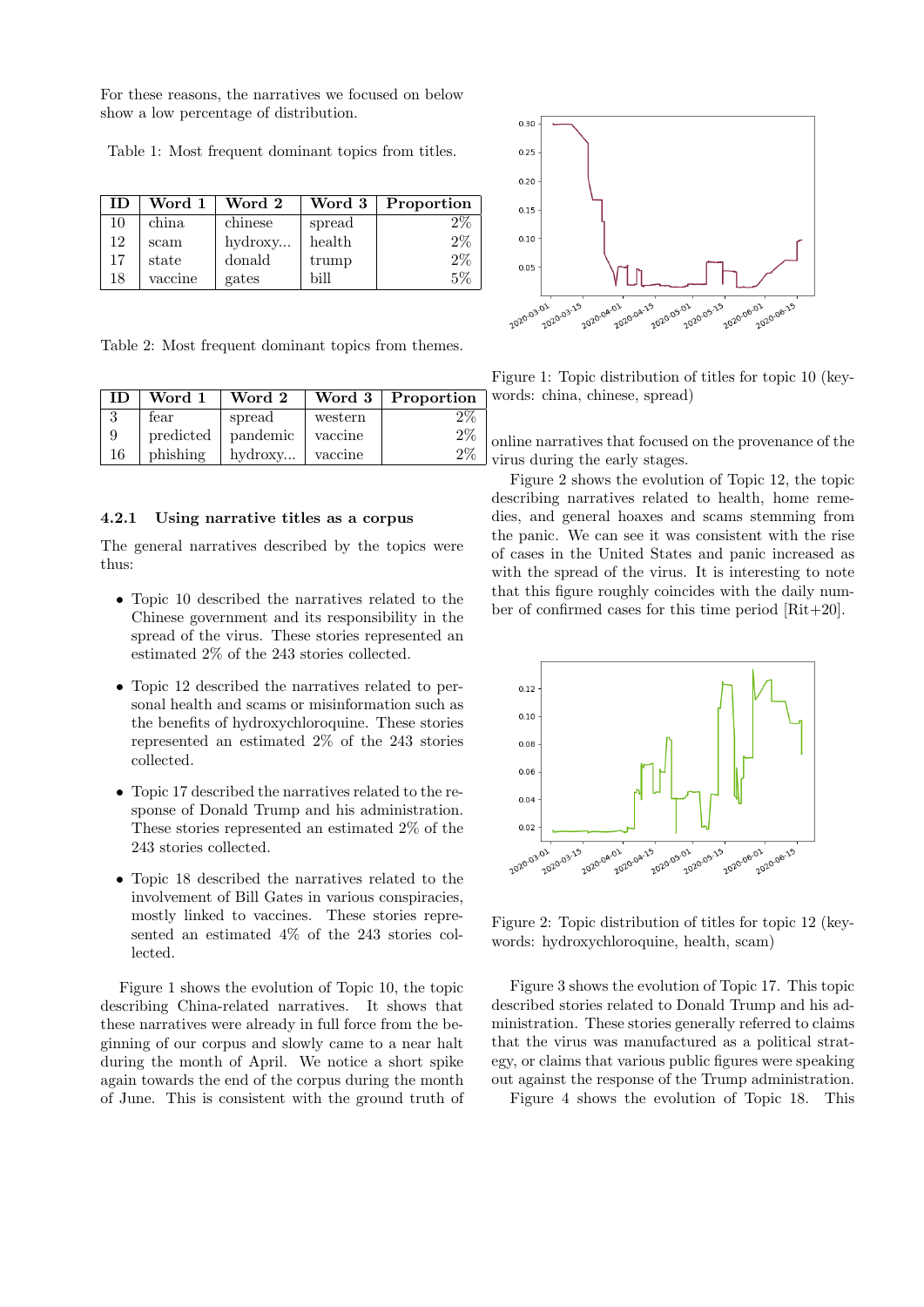

Figure 3: Topic distribution of titles for topic 17 (keywords: donald, trump, state)

topic described stories such as Bill Gates and his perceived involvement with an hypothetical vaccine, and other theories describing the virus' appearance and spread as an orchestrated effort. As with Figure 1, these narratives were especially strong early on (albeit this narrative remained active for a slightly longer time), before coming to a near halt.

We notice that as theories about the origins of the virus slowed down, hoaxes and scams on personal protection increased as shown on Figure 2.



Figure 4: Topic distribution of titles for topic 18 (keywords: bill, gates, vaccine)

#### 4.2.2 Using narrative themes as a corpus

For this section, we inputted narrative themes as the corpus. Note that the topic IDs are independent from the previous set of topics using titles. Similarly to section 4.2.1, we found a dominant topic encompassing 68% of narratives as well. This time including words such as "attempt", "countries", and "purposeful". As for section 4.2.1, we chose not to report on that topic as well as other smaller but general topics showing little fluctuation. Therefore, the narratives we focused on below show a low percentage of distribution. The general narratives described by the topics are thus:

- Topic 3 described the narratives related to the speculations on the spread of the virus, especially in an international relations context. These stories represented an estimated 2% of the 243 stories collected.
- Topic 9 described the narratives related to stories claiming the creation and propagation of the virus were either designed or predicted, along with voices claiming a vaccine already exists. These stories represented an estimated 3% of the 243 stories collected.
- Topic 16 described the narratives related to personal health and scams or misinformation such as the benefits of hydroxychloroquine. These stories represented an estimated 2% of the 243 stories collected.

Figure 5 shows the evolution of Topic 3. It is linked to early fear of the virus and presented narratives as opposing the western block with the East, notably China. It matched closely with Figure 1 and its Chinarelated narratives. In both cases, we see an early dominance of the topic followed by a near halt as the virus touched the United States.



Figure 5: Topic distribution of themes for topic 3 (keywords: fear, spread, western)

Figure 6 describes the evolution of narratives claiming the virus was predicted or even designed. This figure is consistent with the results shown by Figure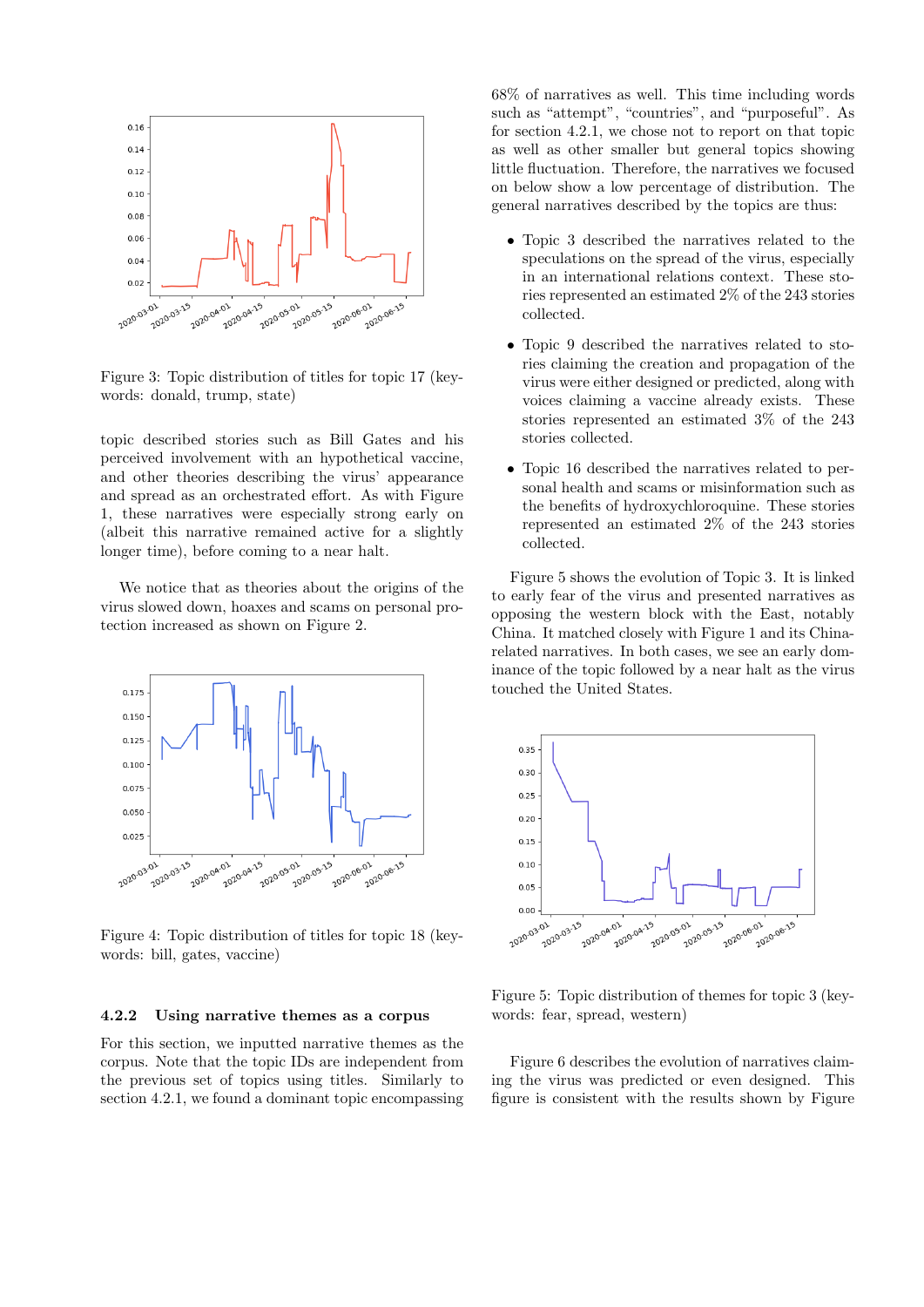4 which shows claims regarding Bill Gates, early vaccines, etc. They both showed stories of early knowledge of the virus and peaked early, appearing more or less sporadically as time goes on and as cases increased.



Figure 6: Topic distribution of themes for topic 9 (keywords: predicted, pandemic, vaccine)

Figure 7 is parallel to Figure 2. Both showed hoax stories promoting scams and health-related misinformation. We noticed an early rise on Figure 7, most likely due to the inclusion of the keyword "vaccines" in the topic, which caused some overlap with Topic 9 as shown in Figure 6.



Figure 7: Topic distribution of themes for topic 16 (keywords: hydroxychloroquine, vaccine, phishing)

## 5 Conclusion

This study has highlighted some of the narratives that surfaced during the COVID-19 pandemic. We collected 243 unique misinformation narratives over six months and proposed a tool to observe their evolution.

We have shown the potential of using topic modeling visualization to get a bird's eye view of the fluctuating narratives and an ability to quickly gain a better understanding of the evolution of individual stories. We have seen that the tool is efficient to chronologically represent actual narratives pushed to various outlets, as confirmed by the ground truth observed by our misinformation curating team. This work illustrates a relatively quick technique for allowing policy makers to monitor and assess the diffusion of misinformation on online social networks in real-time, which will enable them to take a proactive approach in crafting important theme-based communication campaigns to their respective citizen constituents.

We have also seen in this study that using carefully curated "themes" - which offer a lexical value close to the abstract topics provided by the LDA model - yields similar results to using misinformation narratives "title". This paves the way for scaling this method with much larger corpora such as a set of news headlines, blog titles, or social media posts.

LDA is generally viewed as more reliable due to the control one can have over the number of topics. Finding an optimal level of granularity through trial and error tends to perform well when tailored to the use-case. Because the LDA topic model may become difficult to scale, however, we consider using the HDP (Hierarchical Dirichlet Process) model for future works involving multiple larger corpora. This model attempts to infer the number of topics computationally, which may become more scalable on large sets of documents with an unknown number of topics.

#### Acknowledgements

This research is funded in part by the U.S. National Science Foundation (OIA-1946391, OIA-1920920, IIS-1636933, ACI-1429160, and IIS-1110868), U.S. Office of Naval Research (N00014-10-1-0091, N00014- 14-1-0489, N00014-15-P-1187, N00014-16-1-2016, N00014-16-1-2412, N00014-17-1-2675, N00014-17-1- 2605, N68335-19-C-0359, N00014-19-1-2336, N68335- 20-C-0540), U.S. Air Force Research Lab, U.S. Army Research Office (W911NF-17-S-0002, W911NF-16- 1-0189), U.S. Defense Advanced Research Projects Agency (W31P4Q-17-C-0059), Arkansas Research Alliance, the Jerry L. Maulden/Entergy Endowment at the University of Arkansas at Little Rock, and the Australian Department of Defense Strategic Policy Grants Program (SPGP) (award number: 2020-106- 094). Any opinions, findings, and conclusions or recommendations expressed in this material are those of the authors and do not necessarily reflect the views of the funding organizations. The researchers gratefully acknowledge the support.